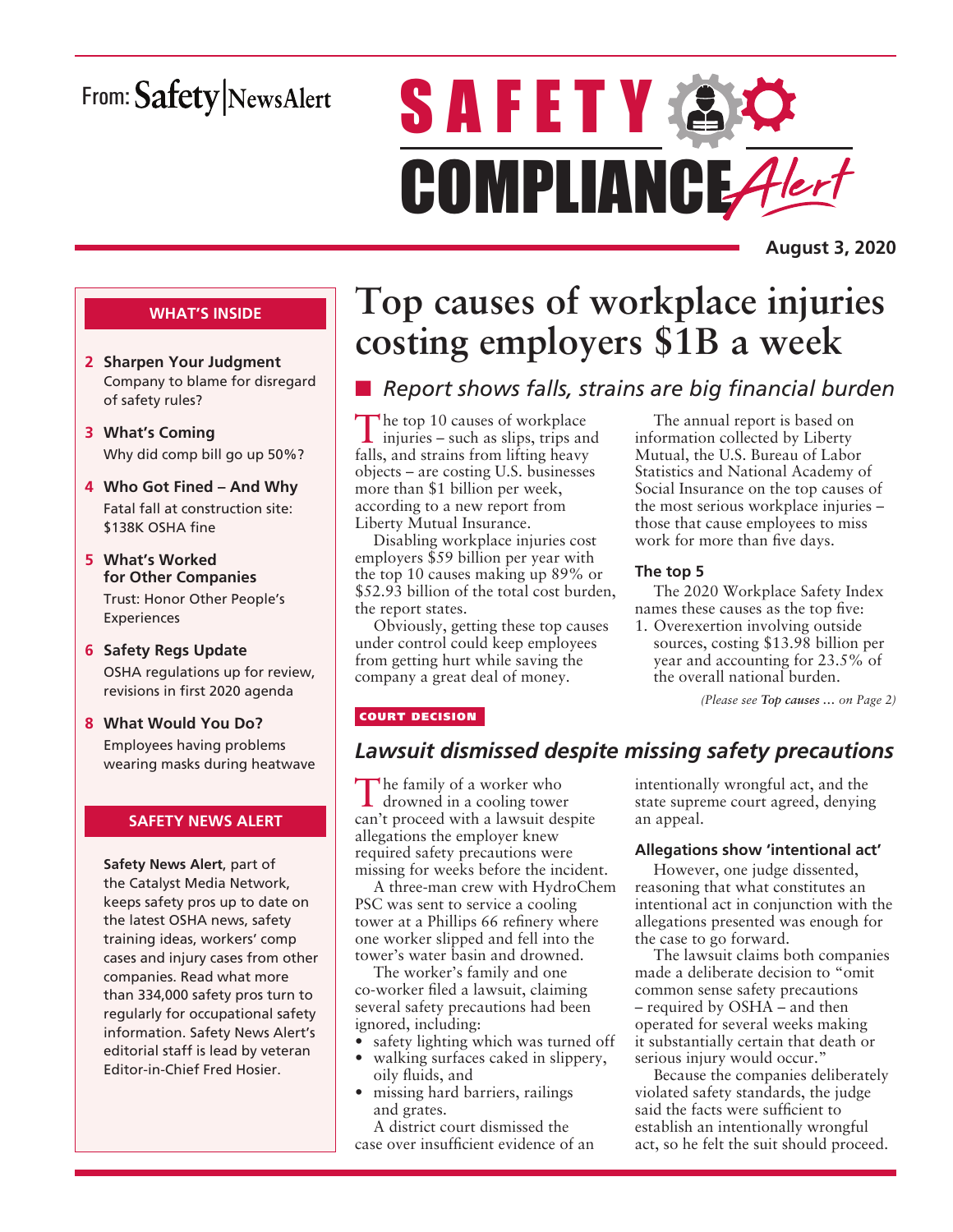### SEVERE VIOLATOR

## **Contractor owes OSHA millions in fines**

n appeals court ordered coercive  $\Gamma$  sanctions June 5 against the owner of two Florida-based contractors that were previously found in contempt of court for failing to pay more than \$2 million in OSHA fines.

Travis Slaughter and his companies, Great White Construction Inc. and Florida Roofing Experts, were previously held in civil contempt by the 11th Circuit Court of Appeals and ordered to pay outstanding penalties of \$2,202,049.

Slaughter's companies are in OSHA's Severe Violator Enforcement Program, having been investigated 19 times in the last seven years, resulting in 42 citations related to improper fall protection, ladder use and eye protection.

### **Willful violations continue**

The court also required Slaughter to certify he and his companies corrected the violations OSHA inspectors found at several worksites, according to a Department of Labor news release.



**EDITOR-IN-CHIEF: MERRIELL MOYER** MMOYER@PBP.COM ASSISTANT EDITOR: LAUREN MCDERMOTT MANAGING EDITOR: FRED HOSIER PRODUCTION EDITOR: JEN ERB

EDITORIAL DIRECTOR: CURT BROWN

*Safety Compliance Alert* (ISSN 1077-9787), August 3, 2020, Vol. 27 No. 600, is published semi-monthly except once in December (23 times a year).

This publication is designed to provide accurate and authoritative information in regard to the subject matter covered. It is sold with the understanding that the publisher is not engaged in rendering legal, accounting, or other professional services. If legal or other expert assistance is required, the services of a competent professional should be sought. — From a declaration of principles jointly adopted by a committee of the American Bar Association and a committee of publishers.

**Copyright © 2020** Safety | News Alert. Please respect our copyright: Reproduction of this material is prohibited without prior permission. All rights reserved in all countries.

However, Slaughter – who has since been fined an additional \$1,007,717 by OSHA for egregious willful violations found at several more Florida worksites – has not complied, leading to the court's order for coercive sanctions.

Failure to comply could lead to jail time or "other relief" deemed proper.

### *Top causes …*

*(continued from Page 1)*

- 2. Falls on the same level, costing \$10.84 billion per year and 18.2% of the burden.
- 3. Being struck by an object or equipment, costing \$6.12 billion per year and 10.3% of the burden.
- 4. Falls to a lower level, costing \$5.71 billion per year and 9.6% of the burden.
- 5. Awkward postures including bending, reaching, twisting, climbing, crawling, kneeling, sitting, standing, walking and running – costing \$4.69 billion per year and 7.9% of the burden. These injury causes account for

69.5% of the total cost burden employers bear.

### **The final 5**

The remaining five causes, listed below, make up 19.5% of the total cost burden:

- 6. Vehicle crashes, costing \$3.56 billion per year.
- 7. Slips or trips without a fall, costing \$2.06 billion per year.
- 8. Repetitive motions involving microtasks, costing \$2.05 billion per year.
- 9. Colliding with objects, costing \$2 billion per year.
- 10. Running equipment or machinery, costing \$1.92 billion per year.

Causes were ranked by their direct cost to employers based on medical and lost-wage expenses, and for the sake of accuracy, the index is based on data from three years prior, so the 2020 index reflects 2017 data.

### *S h a r p e n y o u r j u d g m e n t*

*This feature provides a framework for decision making that helps keep you and your company out of trouble. It describes a recent legal conflict and lets you judge the outcome.*

### **N** COMPANY TO BLAME FOR **DISREGARD OF SAFETY RULES?**

Safety Manager Pete Travers walked into Attorney John Jenkins' office.

"Hey there, John," Pete said.

"Can you look over this citation we got from OSHA?" John mumbled through his mask, getting straight to the point.

John handed over the envelope as he offered Pete some hand sanitizer.

Pete looked over the citation, obviously annoyed by what he read.

"The four workers the inspector caught not wearing their fall PPE were disciplined for the exact same thing once before, about a year ago," Pete said. "They went through the same training as everyone else, so there's no excuse for this."

### **'Two strikes and you're out'**

"You followed the company's strict disciplinary policy, right?" asked John.

"Absolutely. It's a 'two strikes and you're out' kind of deal, and we stick by it," Pete said, making the umpire's classic "you're out" gesture.

"Since they were caught once before, I take it they've been fired for the second offense?" John asked.

"Yes, they were fired, as per our disciplinary policy," Pete said.

"This is a clear case of unpreventable employee misconduct, so we should have no problem fighting this citation," John said.

Pete's company fought the citation. Did it win?

**n** *Make your decision, then please turn to Page 6 for the ruling.*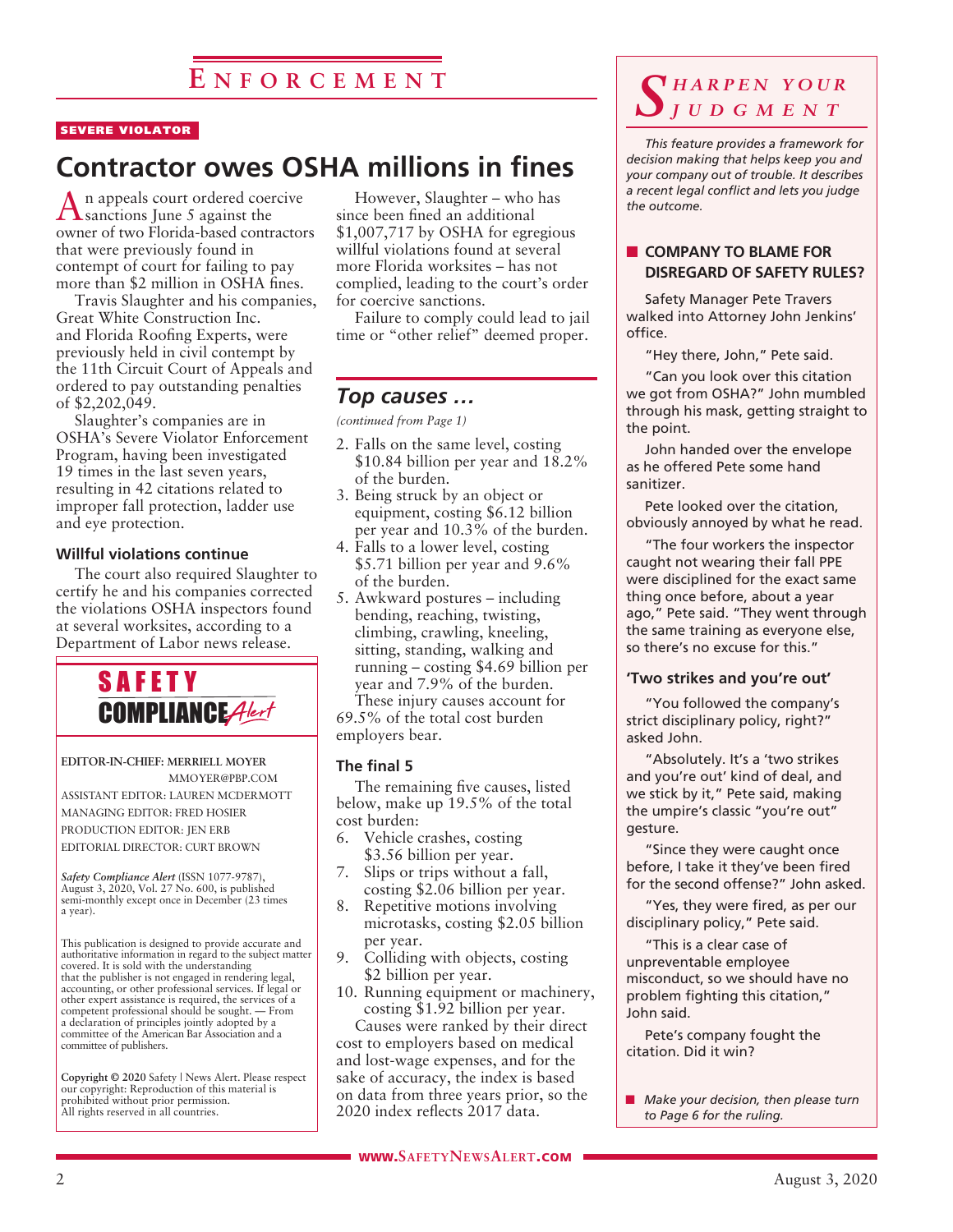### COURT CASE

## **Why did comp bill go up 50%?**

**NO COMPANY'S SAFETY VIOLATION NETS** EXTRA BENEFITS FOR WORKER

 $A$ n injured machine operator is entitled to enhanced workers' comp benefits because his employer didn't provide easy access to a shut-off on his side of the machine, according to a state appeals court.

The Ohio Court of Appeals upheld a decision finding the worker, who was pressure testing pipes, was acting as a machine operator, not a test hand.

### **Two workers required**

John Roush worked for U.S. Tubular Products and was assigned to run a diesel powered hydro tester, a machine that pressure tests pipes for leaks.

Two workers were required to perform the tests, so Roush was joined by another employee, Phil Dronso.

Roush and Dronso stood at opposite ends of the pipe where they both had duties to perform.

Dronso, at the north end, attached a hose and ran water into the pipe, while Roush closed a valve at the south.

Power for the hydro tester was on

the instrument panel, on the north end, along with the pressure valve, both well out of Roush's reach.

After closing the valve, Roush retreated to a marked safety zone 20 feet away, but returned when he thought Dronso signaled him to do so.

While Roush was near the pipe, it blew off at the north side, hurtling the pipe into him and causing extensive injuries.

### **'Test hand' or operator?**

Roush received enhanced workers' compensation benefits because his injury was caused by his employer's failure to comply with a regulation which says a "means shall be provided at each machine, within easy reach of the operator, for disengaging it from its power supply."

U.S. Tubular appealed, claiming Roush was a test hand who wasn't operating the machine.

The appeals court found Roush was assigned to work at the hydro tester so was considered an operator, and because of that, a violation existed since there was no means to shut the machine down from his side.

### **CORONAVIRUS**

### *More at risk of COVID-19 than previously thought*

More Americans are now considered at higher risk of contracting severe COVID-19, according to an updated and expanded list released by the Centers for Disease Control and Prevention.

Older adults in general – not just those ages 65 and older – are now considered as having a greater risk of contracting the coronavirus, and the agency has added more underlying medical conditions that could also increase risk of getting the disease.

### **Expanded list of medical conditions**

After reviewing published reports and other data sources, the CDC expanded the list of underlying medical conditions that could make

individuals more prone to contracting severe COVID-19 symptoms.

Consistent evidence from multiple studies found the following conditions increase a person's risk of severe COVID-19, regardless of age:

- chronic kidney disease
- chronic obstructive pulmonary disease (COPD)
- obesity, which is a body mass index of 30 or higher
- immunocompromised from solid organ transplant
- serious heart conditions
- sickle cell disease, and
- type 2 diabetes. An estimated 60% of American

adults have at least one of these conditions, according to the CDC. **Trends To Watch**

*Watch what's happening in various states. Some actions indicate trends.*

### **N** VOLUNTARY ABANDONMENT **CLEARLY DEFINED IN COMP**

The governor of **Ohio**, Mike DeWine, signed a bill into law that provides clear guidance on employee voluntary abandonment in regard to workers' compensation claims.

"If an employee is unable to work or suffers a wage loss as the direct result of an impairment arising from an injury or occupational disease, the employee is entitled to receive compensation … provided the employee is otherwise qualified," House Bill 81 reads.

However, "If an employee is not working or has suffered a wage loss as the direct result of reasons unrelated to the allowed injury or occupational disease, the employee is not eligible to receive compensation."

This law supersedes all previous judicial decisions on claims involving voluntary abandonment.

### **n** CORONAVIRUS EMERGENCY **STANDARD INCOMING?**

**Virginia** could be the first state to implement an emergency safety standard to address worker safety during the coronavirus pandemic.

The state's health and safety board voted 9-3 to agree to create the workplace safety rules based on an emergency temporary standard drafted by the Department of Labor and Industry under Governor Ralph Northam's direction.

New rules under the standard would force companies to notify workers of possible exposure to infected co-workers within 24 hours, while also mandating physical distancing, sanitation, disinfection and hand-washing procedures, according to the *Washington Post*.

The proposed standard is being opposed by many businesses and industry groups.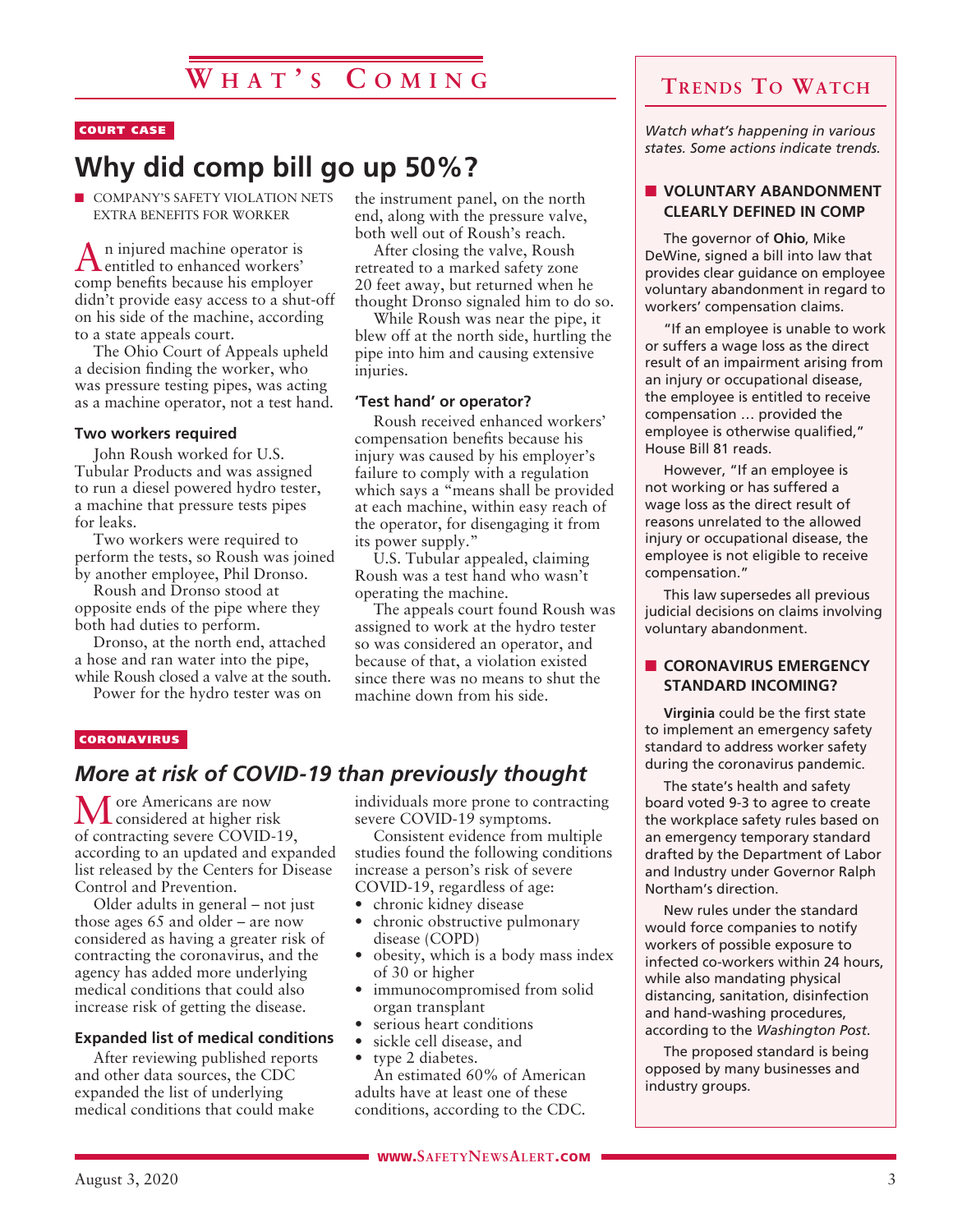## **Roundup of most recent OSHA citations**

*Go to* www.SafetyCompliance Alert.com/finesdef *for more OSHA fines and injury settlements.*

### Fatal fall at construction site: \$138K OSHA fine

OSHA fined an Alabama roofing contractor for exposing employees to fall hazards after an employee fatally fell at a worksite.

OSHA conducted the inspection as part of the Regional Emphasis Program on Falls in Construction. **Fine:** \$138,118

**Company:** Elmer Julio Perez, Mobile, AL

**Business:** Roofing contractor **Reasons for fine:**

*One willful violation for failure to:*

- provide fall protection systems for employees working 6 feet above lower levels
- *Two other-than-serious violations for failure to:*
- report employee death within 8 hours
- report work-related injury within 24 hours

### Amputation hazards lead to \$259K OSHA fine

OSHA cited a New Jersey shipping supplies manufacturer for failing to abate hazards after an employee's fingers were amputated by a machine.

In June 2019, the company was cited when the employee attempted to clear a jammed machine, resulting in the amputation of their fingers.

Following the citation, the company agreed to correct hazards relating to its lack of a lockout/tagout program, but inspectors performing a follow-up inspection found the company didn't take the measures it claimed it would. **Fine:** \$259,760

**Company:** Bravo Pack Inc.,

Pennsauken, NJ **Business:** Packing and crating

**Reasons for fine:**

*Three failure-to-abate violations for failure to:*

• establish procedures for energy control programs

- provide methods for machine guarding
- provide point-of-operation guard to protect employees in machine area

### Company fined \$404K for process safety violations

An Alaska pipeline company is facing citations for 38 serious violations from the state's Occupational Safety and Health Section for violating worker and process safety rules.

The inspection was the result of a complaint Alaska OSH received Dec. 3, 2019, and led to citations involving noise exposure, process safety management of highly hazardous materials, hazard communication and respiratory protection. **Fine:** \$404,602

- **Company:** Alyeska Pipeline Service Company, Valdez, AK
- **Business:** Pipeline transportation of crude oil

### **Reasons for fine:**

- *38 serious violations, including failure to:*
- establish and maintain audiometric testing programs
- develop written plan of action for implementation of employee participation in process safety management
- provide employees access to process hazard analyses and other required process safety management information
- review operating procedures to assure they reflect current operating practice, and certify annually they are current and accurate
- inspect process equipment with frequency consistent with manufacturer recommendations
- investigate no later than 48 hours following incidents
- identify and evaluate respiratory hazards in workplace
- provide employees with effective training on hazardous chemicals in work areas
- inform contract employers of known potential fire, explosion or toxic release hazards

### **WORKERS' COMP DECISIONS**

### Injured doing task he didn't want to do: Benefits?

A worker who requested not to work a specific assignment claimed he fell and hurt his back while performing the task. Can he collect?

- **What happened:** The worker asked multiple times to be reassigned to another area after the job he was assigned to caused neck and back stress. While working in that area, he claimed he was injured in a fall.
- **Company's reaction:** We don't believe your injury is related to your employment.
- **Decision:** No, he couldn't collect. Despite a large amount of conflicting evidence, the court found the worker failed to prove he suffered a compensable injury.
- **Cite:** *Lewis v. Windsor Windows & Doors*, IA Court of Appeals, No. 19-0576, 1/23/20.

### Incapacitated after years of doing same tasks: Benefits?

A worker was permanently incapacitated after 18 years of performing the same tasks repeatedly. Can she collect?

- **What happened:** A cafeteria worker sustained injuries to her hands, wrists and shoulders from 18 years of doing the same tasks. She was found to be permanently incapacitated, so she applied for disability retirement benefits.
- **Company's reaction:** The working conditions at our facility aren't an occupational hazard.
- **Decision:** She could collect. The risk caused by the environment was not common to employment in general, so the court said she was entitled to benefits.
- **Cite:** *Quel v. Board of Trustees of the Employees' Retirement System of the State of Hawaii*, Hawaii Supreme Court, No. SWC-16- 0000355, 2/6/20.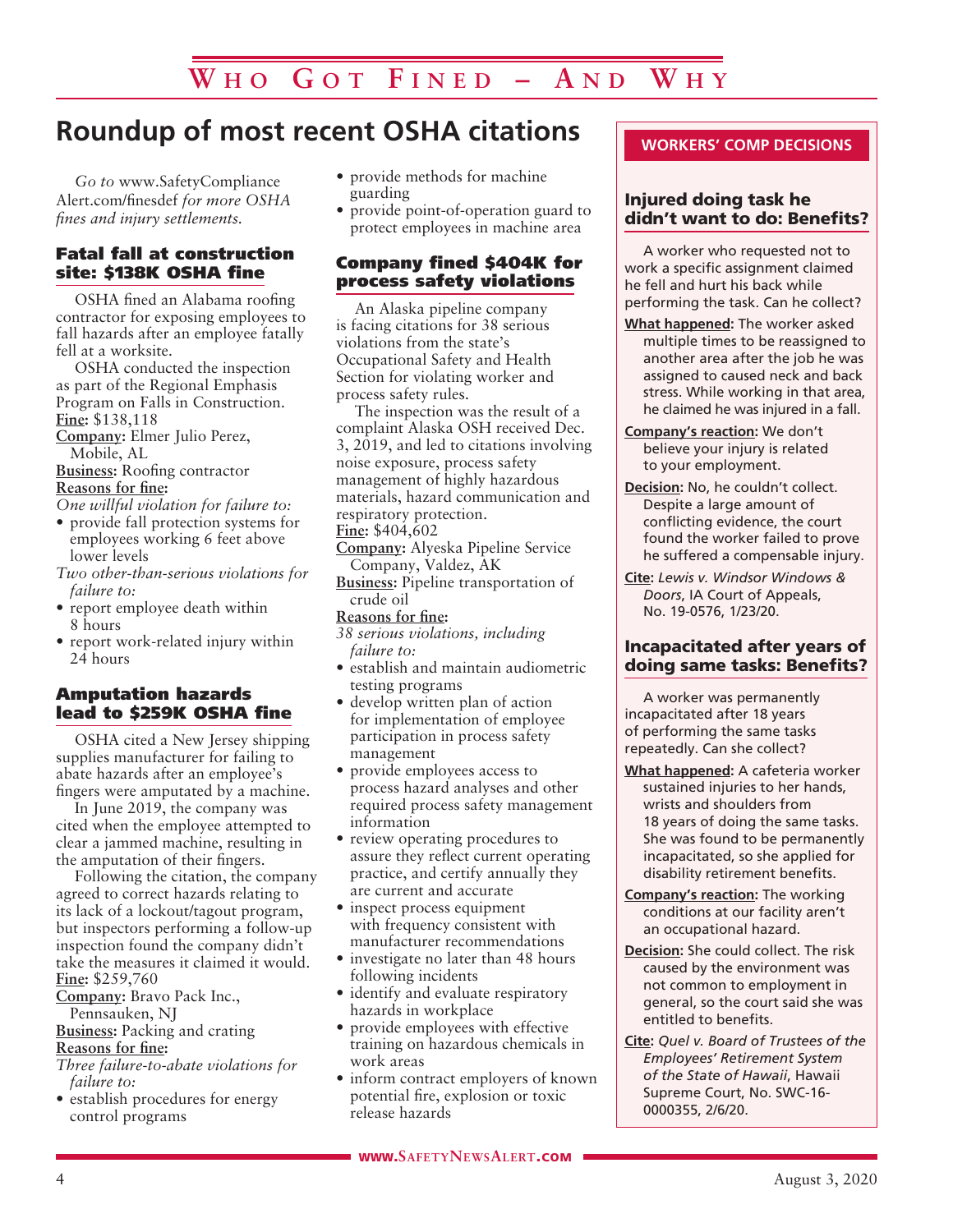## **W h a t ' s W o r k e d f o r O t h e r C o m p a n i es**

CA subscribers include a broad range of small, medium and large firms involved in all types of economic activity. *In this regular section, three of them share a safety success story.*

## Trust: <u>H</u>onor <u>O</u>ther<br><u>People's E</u>xperiences

One of the keys to building a great safety culture is to trust the people on your team.

How do you do that? Remember the acronym HOPE: Honor Other People's Experiences.

Your experiences and their experiences will be different. The experiences among the people on your team will all be different.

So, when someone tells you a problem or what's going on, they're not complaining – they're communicating.

2 How to deliver bad news to corporate

Early in my career, I worked for a company at this facility that was known for under-performing.

We received a mandate from corporate involving installing strobe lights and beepers on every industrial truck and vehicle in our massive fleet within a short amount of time.

As we got deeper into doing this job, I realized doing this exactly as told would lead to additional hazards and compliance problems with OSHA.

In a meeting to update corporate,

Here's an example from my experience:

### **Can I get a larger hard hat?**

Sometimes when I visit a site and wasn't told to bring a hard hat, I will need a larger one than provided due to the volume of my hair.

Nine times out of ten instead of getting me a larger hard hat, someone will explain to me the hat's ratchet and how to adjust its size.

I'm a safety professional. I know how to adjust a hard hat.

And I know from my personal experience that

I began highlighting these problems, until one of our leaders said, "I'm hearing all the reasons you can't get it done, but I still haven't heard you explain how you're just going to do it."

#### **Keep it concise, have solutions**

This led to an "aha" moment for me. Leaders have a lot on their minds. A lot is expected of them, and they have a lot of metrics they're measuring, forcing them to take the 30,000 foot view. If you're not careful, they can inadvertently focus

I need a larger one to protect my head properly.

This is an example of someone not honoring my experience.

The take-home: When someone tells you about a problem, take it at face value.

Employees often know how to fix things. You have to listen to them to benefit from their experiences.

*(Adapted from a session by Lindsay Bell, Regional Health and Safety Manager, Solvay S.A., Baltimore, at* 

*ASSP's Safety 2020)*



on the wrong thing. The presentation I gave got too down in the weeds, explaining all the

OSHA citations and risk ratings – that's not helpful when you're looking for leadership support.

Instead, keep it concise, addressing problems and any proposed solutions you may have.

Afterward, I changed tactics, and corporate used the solutions I proposed at several other locations.

*(Bryce Griffler, Safety, Health and Environmental Manager, BAE Systems, York, PA, at ASSP's Safety 2020)*

## 3 Leading indicators that you're already counting

When it comes to implementing a program to measure leading safety indicators, one of the companies the Campbell Institute worked with, Cummins, found they spent too much time in the initial stage of researching and developing a plan.

Cummins found, during the time they spent in development, they could have been tracking and measuring leading indicators.

They ultimately decided to start small with measuring safety assessments and preventive actions. Then they added more measurements as they went along.

### **Start small, add more later**

One of the measurements they added was hours spent on safety and health training compared to hours worked.

Cummins found this to be a leading indicator that correlated to how well they were doing with safety.

Something else they do to this day is evaluate the leading indicators they've chosen to measure to see if there's a correlation with lagging

safety indicators (number of injuries).

The lesson learned about leading indicators: Companies can start small and add more metrics to your measurement program later.

There are probably already things you're measuring, like number of safety assessments, preventive actions, etc., that you can already correlate with how your safety program is doing overall (preventing injuries).

*(Joy Inouye, Research Associate, Campbell Institute, Itasca, IL, at the Virtual AIHce EXP 2020)*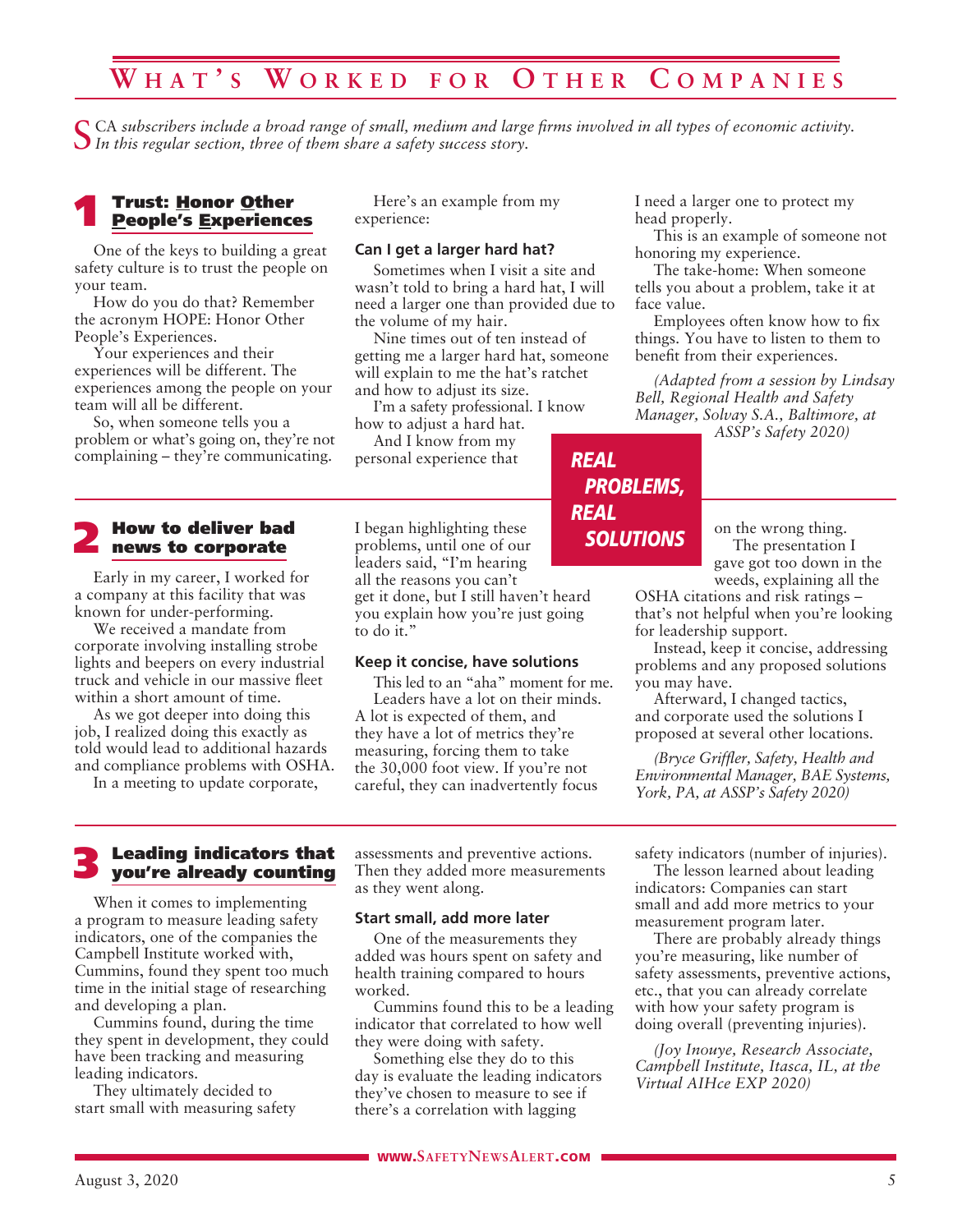### REGULATORY AGENDA

## **OSHA regulations up for review, revisions in first 2020 agenda**

OSHA has listed 24 regulations for review in its first Regulatory Agenda of 2020.

Standards covering cranes and derricks, beryllium, forklifts, silica and workplace violence are on the agenda.

Here's a breakdown by stage in the regulatory process:

#### **Final rules**

These are among the standards which are closest to the finish line for revisions:

**Exposure to beryllium, review general industry provisions:** The revisions OSHA proposes are to clarify the standard in response to comments. OSHA is reviewing comments received.

**Occupational exposure to beryllium and beryllium compounds in construction and shipyard sectors:** Exposure to construction and shipyards occurs almost entirely during abrasive blasting and welding. The proposal would tailor the requirements for construction and shipyards to those exposures.

**OSHA access to employee medical records:** OSHA's regulation 1913.10 includes procedures for OSHA personnel when obtaining and using personally identifiable employee

medical information. OSHA has identified several needed revisions.

### **Proposed rules**

OSHA is working on revisions to these standards, but they're further away from completion:

**Amendments to the Cranes and Derricks in Construction Standard:** This would make various clarifications to the standard. Notice of Proposed Rulemaking (NPRM) scheduled July 2020.

**Update to Hazard Communication Standard:** This would harmonize the HCS to the latest edition of the Globally Harmonized System of Classification and Labeling of Chemicals. NPRM scheduled August 2020.

**Powered industrial trucks:** OSHA will develop a proposed rule updating the consensus standard of the American National Standard B56.1 to the 2016 version. NPRM scheduled December 2020.

**Lockout/tagout update:** OSHA would take into account recent technology advances that use computer-based controls of hazardous energy and make changes to its existing lockout/tagout standard. NPRM scheduled April 2021.

**Exposure to crystalline silica, revisions to Table 1 for construction:** OSHA is interested in control measures, tasks and tools, and dust control methods not addressed in Table 1, Specified Exposure Control Methods When Working with Materials Containing Crystalline Silica. NPRM scheduled March 2021.

**Welding in construction confined spaces:** OSHA wants to eliminate any ambiguity about the definition of confined space that applies to welding in construction. NPRM scheduled July 2020.

**Drug Testing Program and Safety Incentives Rule:** OSHA proposes to make official its position that its regulations don't prohibit post-incident drug testing or safety incentive programs. NPRM scheduled November 2020.

**Personal protective equipment in construction:** This revision would clarify the requirement for the fit of PPE in construction. NPRM scheduled August 2020.

**Walking working surfaces:** OSHA has received feedback indicating that several regulatory provisions of the 2016 final rule on Walking-Working Surfaces are unclear. NPRM June 2020.

### *Sharpen your judgment – THE DECISION*

### *(see case on Page 2)*

Yes, the company won. The court found there was sufficient evidence of unpreventable employee misconduct in the actions of the four workers caught without their PPE.

The company claimed each of the four employees was thoroughly trained on fall hazards and how to avoid them thanks to its detailed safety program.

And evidence was provided showing the same four employees had been previously disciplined for a similar occurrence only a year earlier, and were fired after the recent incident.

OSHA argued the company's training was too vague and didn't clearly address when fall protection was needed.

The court found the company's detailed fall prevention

program was clear enough and its documented disciplinary action was sufficient proof the four workers disregarded their training.

### **N** ANALYSIS: DOCUMENTING DISCIPLINARY ACTION

This case demonstrates just how important it is to maintain documented proof of disciplinary action – without it, this company would have had no proof of the workers' disregard of their safety training.

The company's well-documented disciplinary program provided evidence the employees were caught disregarding the rules in the past, disciplined and ultimately fired when they failed to conform.

**Cite:** *Secretary of Labor v. Outfront Media Inc.,*  Occupational Safety and Health Review Commission, No. 17-2202, 5/4/20. Dramatized for effect.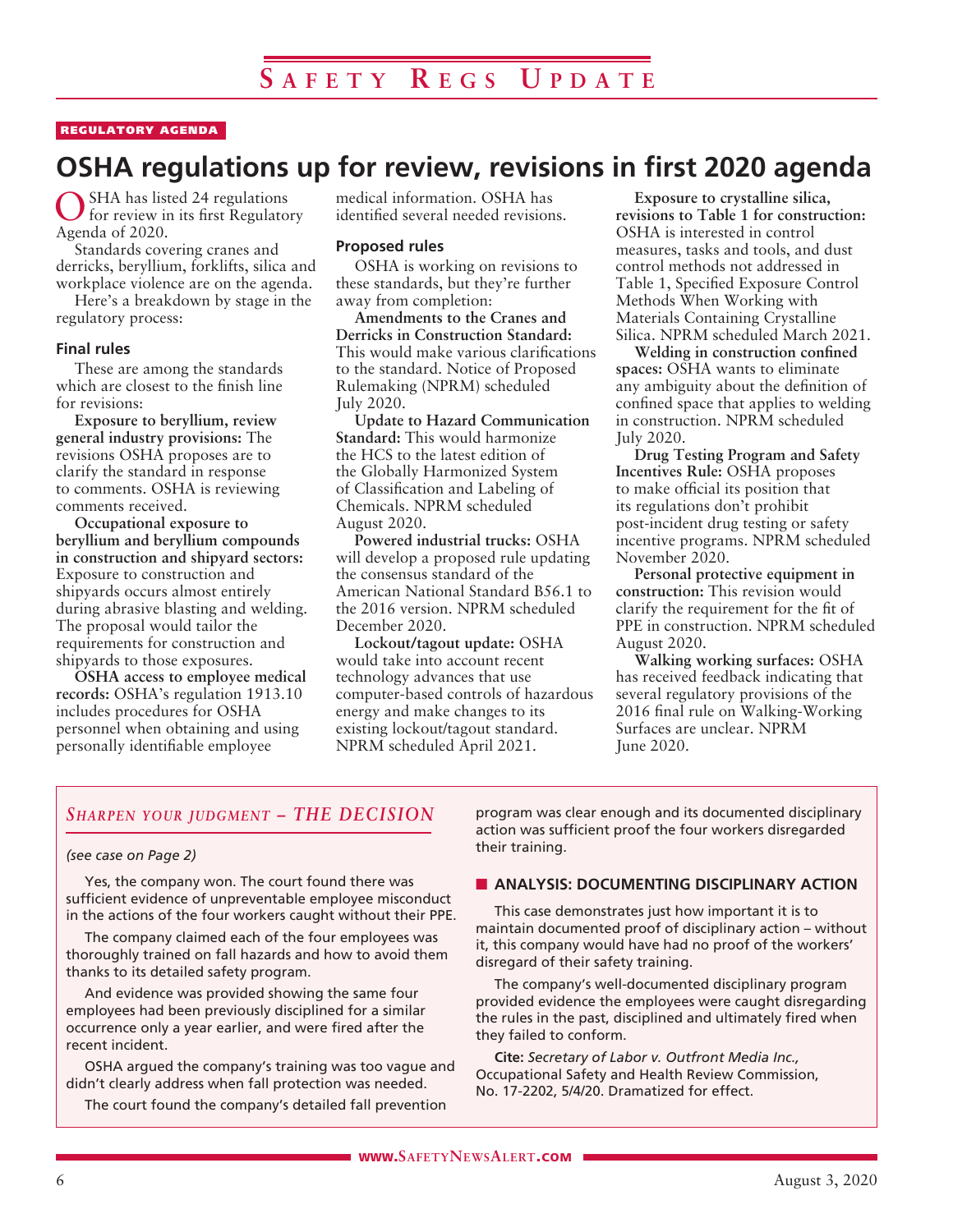## **F e d e r a l A c t i v i t i es**

## **Government notices on workplace safety**

*Here's* SCA*'s digest of key notices that appeared recently in the* Federal Register (FR) *or on OSHA's website concerning workplace safety issues.* 

#### RESPIRABLE CRYSTALLINE SILICA

OSHA's compliance officers received a new directive June 25 regarding uniformity in inspection and enforcement procedures for addressing respirable crystalline silica exposure.

Enforcement of most provisions of the construction standard for respirable crystalline silica began in September 2017, and for general industry and maritime in June 2018, according to an OSHA news release.

Some medical surveillance requirements began to be enforced beginning June 23, 2020, and enforcement of engineering control requirements for hydraulic fracturing operations in the oil and gas industries will begin June 23, 2021.

The new directive tells inspectors how to address:

- methods of compliance
- tasks included in Table 1 of the standard
- exposure assessments
- housekeeping
- respiratory protection
- regulated areas
- recordkeeping
- employee information and training
- medical surveillance, and communication of hazards.
- **Info:** Check our website for more.

#### DRIVING WHILE FATIGUED

A fatal seven-vehicle crash is proof issues such as fatigue and lack of collision avoidance systems must be addressed, according to a federal agency.

A National Transportation Safety Board report on the crash calls out three safety issues that led to the incident which are included on the agency's Most Wanted List: medical fitness for duty, fatigue and lack of collision avoidance systems.

The incident occurred when a

commercial tractor-trailer struck an automobile that slowed down due to traffic congestion in the roadway ahead.

This caused a rear-end collision which led to a chain of crashes involving two other large trucks and three more cars, killing one person and injuring five others, according to an NTSB news release.

Investigators found the driver of the commercial truck was likely fatigued due to an untreated sleep disorder, so failed to slow down in time to avoid the collision.

Driver fatigue could've been addressed following an in depth medical certification evaluation process, something the NTSB has recommended on its Most Wanted List.

The Most Wanted List outlines 10 issue areas serving as the agency's road map for safety recommendations that if implemented have the potential to prevent crashes and save lives.

Forward collision avoidance systems have also been suggested on the list, which the agency feels should be standardized and installed on all new passenger and commercial vehicles.

**Info:** Check our website for more.

### TRANSPORTATION REGULATIONS

Bulk transportation of liquified natural gas can now be done via railroad thanks to a June 19 final rule.

The rule, filed jointly by the Pipeline and Hazardous Materials Safety Administration and Federal Railroad Administration, permits bulk transportation in tank cars with enhanced outer tank requirements and additional operational controls.

This rule "carefully lays out key operational safeguards to provide for the safe transportation of LNG by rail to more parts of the country where this energy source is needed," according to a PHMSA news release.

The final rule incorporates new safety requirements, such as enhanced thicker carbon steel outer tanks for DOT 113 tank cars, as well as remote monitoring of the pressure and location of those cars.

### **WHERE TO GET HELP**

### **NEW ALERT PREPARES FACILITIES FOR HURRICANES**

The U.S. Chemical Safety and Hazard Investigation Board issued a safety alert and video with guidance meant to help hazardous chemical facilities better prepare for extreme weather events, such as hurricanes.

This alert and video are a result of the CSB investigation into the Aug. 31, 2017, fire at the Arkema Chemical Plant in Crosby, TX, which was caused by heavy rains from Hurricane Harvey.

The investigation found a significant lack of industry guidance on planning for flooding or other severe weather events, and resulted in a call on the Center for Chemical Process Safety to produce this safety alert and video.

For links to the alert and video, please visit the *Safety Compliance Alert* website.

**What safety pros say**



Nevada OSHA found 85% of businesses in the northern part of the state were in compliance, while only 65% complied in the south.

**Info:** *tinyurl.com/masks600*

*Each issue of* SCA *contains an exclusive survey to give safety professionals insight into what their peers nationwide are thinking and doing.*